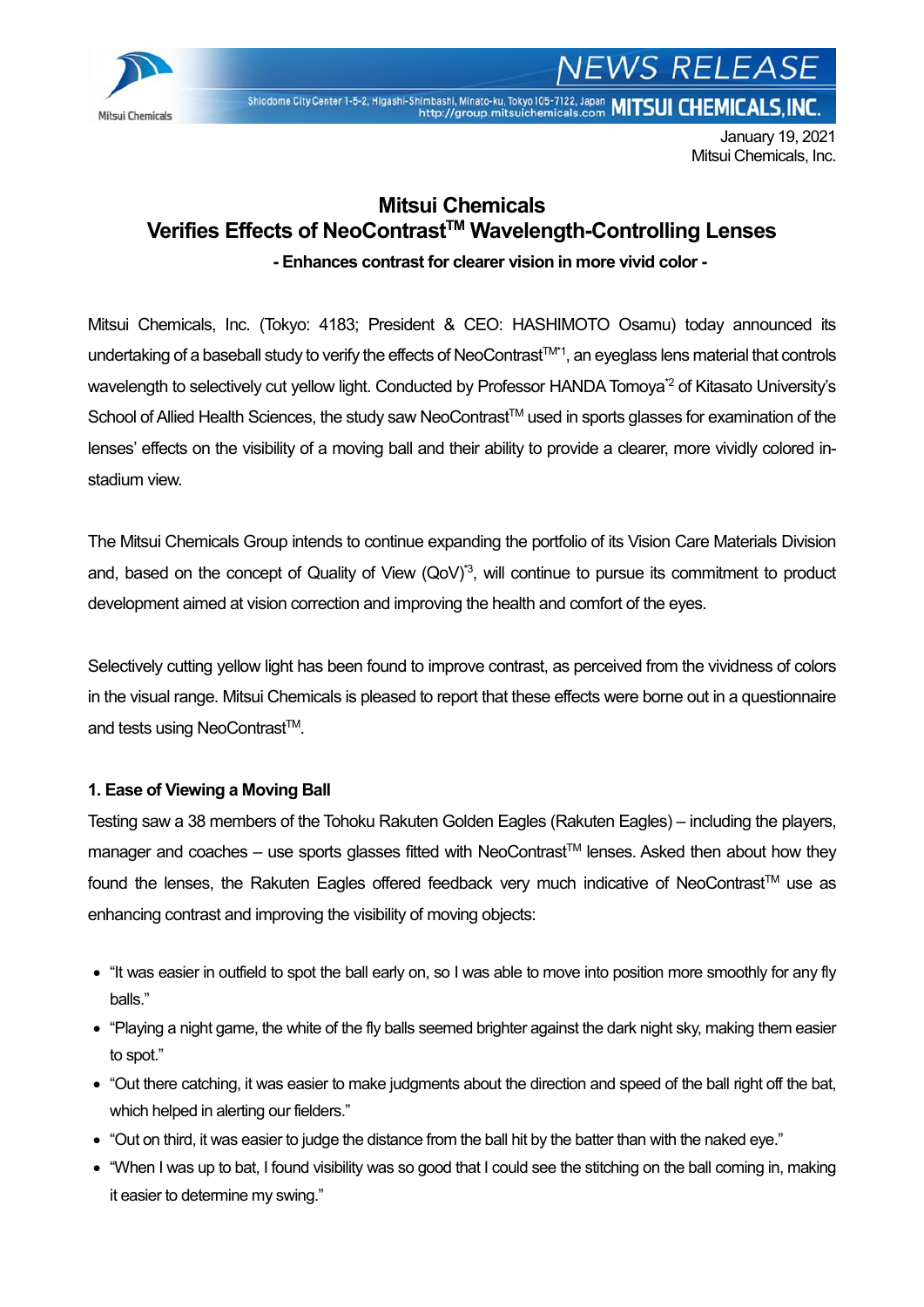

**CRakuten Eagles CRAKuten Eagles** CRAKuten Eagles Infielder UCHIDA Yasuhito (Left) and catcher OHTA Hikaru (Right) using sports glasses fitted with NeoContrast™ lenses

#### **2. Ability to Provide a Clearer, More Vivid In-Stadium View**

In a survey of baseball spectators<sup>\*4</sup> who trialed sports glasses fitted with NeoContrast™ lenses at a night game held at Rakuten Seimei Park Miyagi, more than 90 percent of the users responded that they "could see better" due to the effects of the lenses. In response to questions about how things looked through the lenses, more than 40 percent of the spectators replied that things "looked more vividly colored" or "looked clearer," or that "pitched balls and fly balls were more visible as they flew through the air." Some spectators also reported enhanced definition or a greater sense of three-dimensionality.

## Enhances contrast for clearer vision in more vivid color



Tests on healthy subjects conducted by Professor Handa similarly found that using NeoContrast™ lenses increased contrast sensitivity and speed of visual response.\*5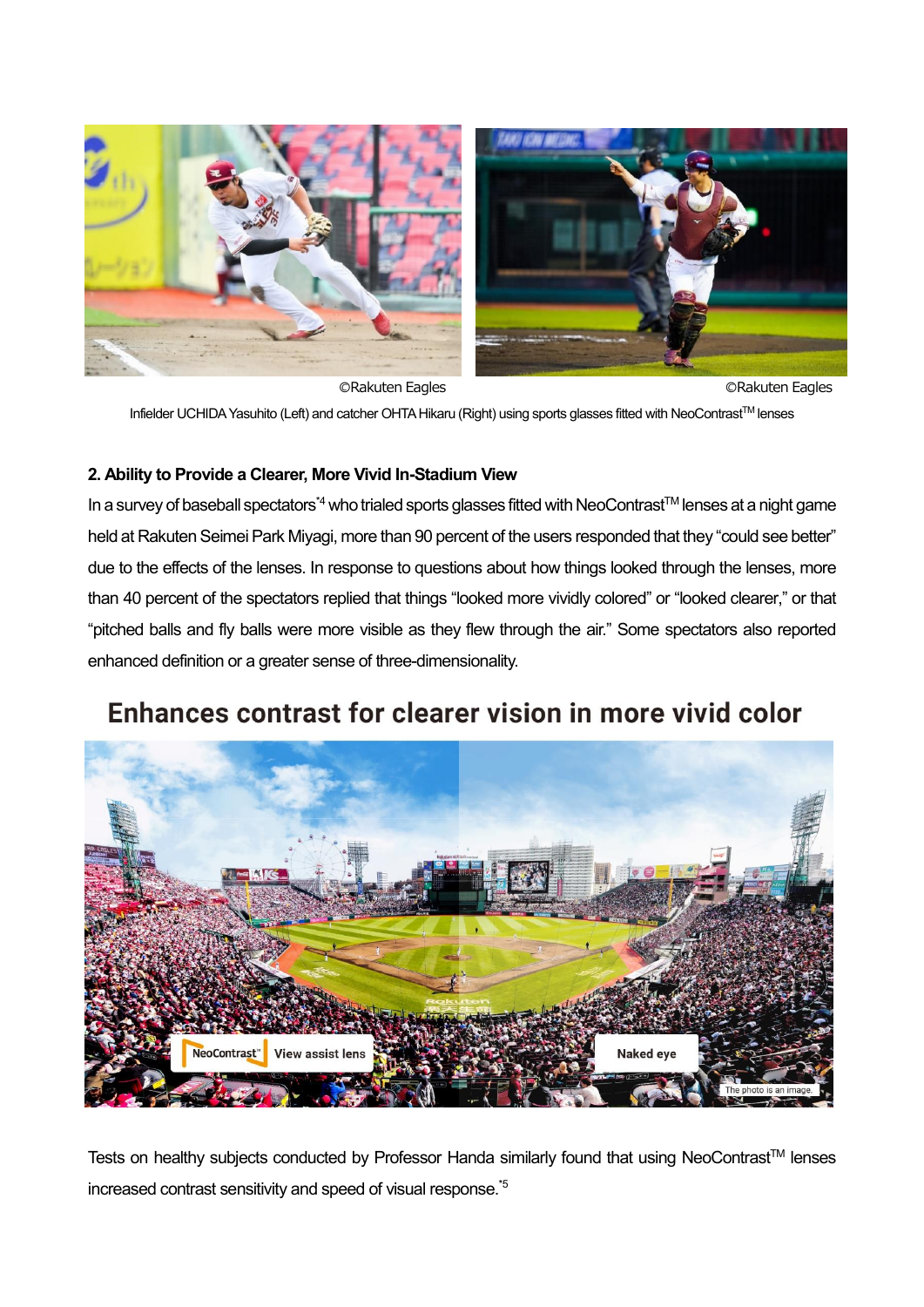The results of these verification tests and the questionnaire responses showed that increasing color contrast enabled people to recognize hard-to-see objects quickly and provided a clearer view of the scenery as a whole.

"This innovative lens technology even makes writing 'easier to see.' Verification tests on 30 subjects showed increases in contrast sensitivity and the speed of visual response. Already possessing outstanding dynamic visual acuity, professional baseball players also stated that they were able to see even better. As ordinary users find that the lenses cut glare, ensuring more comfortable vision, I hope that NeoContrast™ will be used to create a new alternative to ordinary spectacles and sunglasses."

– Professor HANDA Tomoya

Under Professor Handa's supervision, Mitsui Chemicals has been providing eye health support to Rakuten Eagles players since 2019, and will continue offering such assistance for further improved performance in play moving forward.

#### **\*1 NeoContrastTM:**

A lens that uses wavelength-controlling technology to selectively cut the specific yellow light wavelength that causes glare, it protects the eyes from glare and enhances their ability to distinguish brightness and color differences. [https://us.mitsuichemicals.com/sites/default/files/media/document/2020/pr\\_neocontrast\\_en.pdf](https://us.mitsuichemicals.com/sites/default/files/media/document/2020/pr_neocontrast_en.pdf)

#### **\*2 Professor HANDA Tomoya,**

#### **Orthoptics and Visual Science Course, School of Allied Health Sciences, Kitasato University**



Completed a Ph.D. in medicine at the Department of Ophthalmology, Kitasato University Graduate School of Medical Sciences in 2006. Since 2016, Handa has been a professor on the Orthoptics and Visual Science Course at Kitasato University's School of Allied Health Sciences. He is a certified orthoptist.

#### **\*3 QoV:**

A measure of quality and satisfaction in all areas related to eyes and eyesight in our lives. The term encompasses vision optimization and comfort, ocular health and measures to prevent optical diseases.

#### **\*4 Survey of baseball spectators:**

Conducted among 102 spectators at a night game held at Rakuten Seimei Park Miyagi on August 27, 2019.